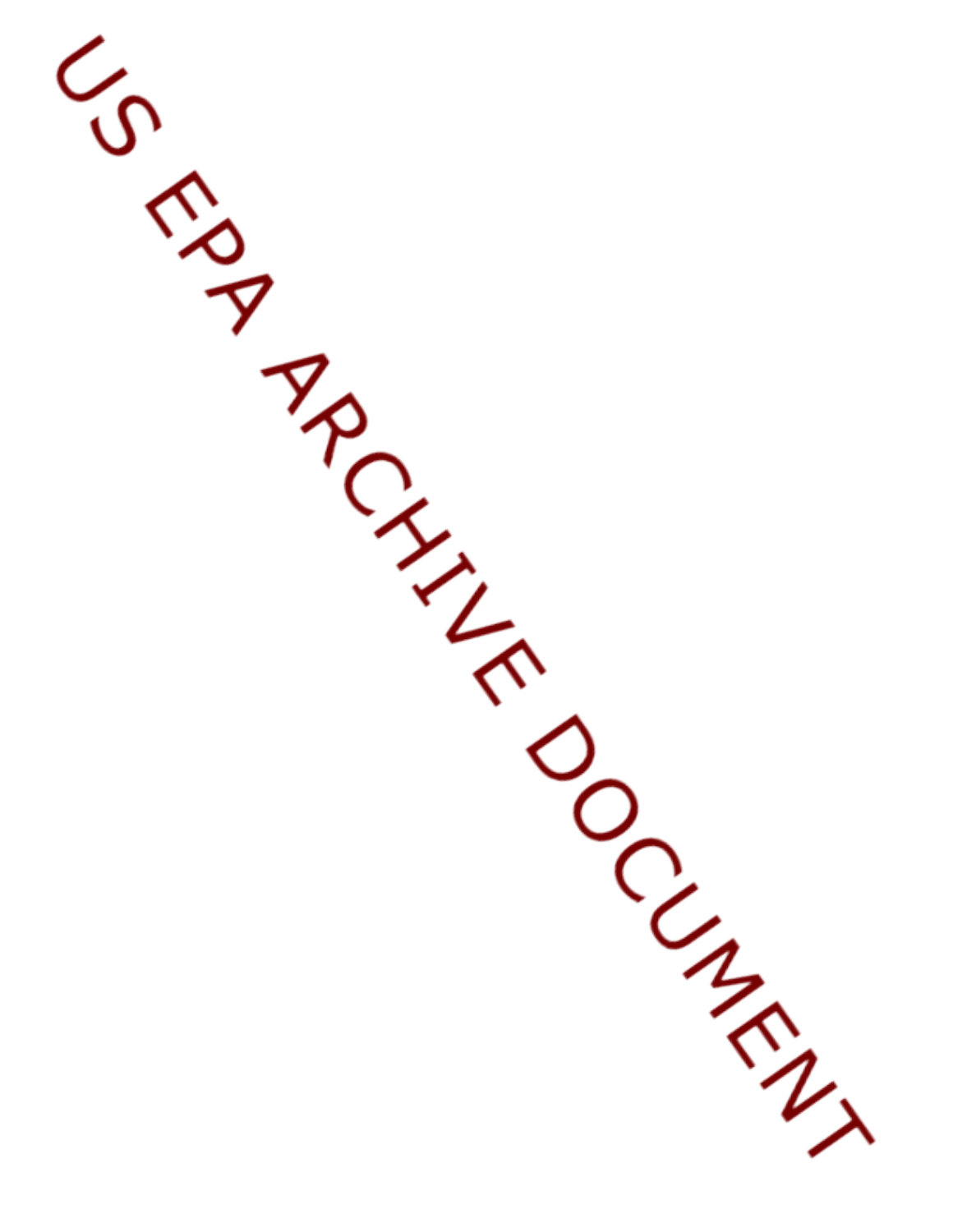### **AGENCY:** ENVIRONMENTAL PROTECTION AGENCY (EPA)

- **TITLE:** COMMUNITY ACTION FOR A RENEWED ENVIRONMENT (CARE) PROGRAM
- **ACTION:** Request for Initial Proposals (RFIP) Questions and Answers
- **RFIP NO.: OAR-IO-05-08**

### **CATALOG OF FEDERAL DOMESTIC ASSISTANCE (CFDA) NO:** 66.035

- **SUMMARY:** Formal Agency responses to questions/comments regarding the subject solicitation.
- **DATE:** May 17, 2005

### **Getting an Application**

- Question 1: I am interested in submitting an initial proposal for a Level I grant from the recently announced CARE Program. I have accessed the RFIP, but have been unable to find an application package (and grant application forms) on the EPA's Grants and Debarment website.
- Answer: For copies of all the necessary forms please go to:

[http://www.epa.gov/ogd/grants/how\\_to\\_apply.htm](http://www.epa.gov/ogd/grants/how_to_apply.htm)

There is not a CARE specific application. You should write up an application package based on the instructions and criteria in the RFIP.

### **Leveraging**

Question 2: If Level I applicants offer leveraged funds, does that make their application more competitive?

Answer: No

- Question 3: For Level II applicants, is it better to provide cash or in-kind leveraged funds?
- Answer: EPA does not weigh one type more highly than the other.
- Question 4: I know it says no match required, but if we have matching funds, should we list them?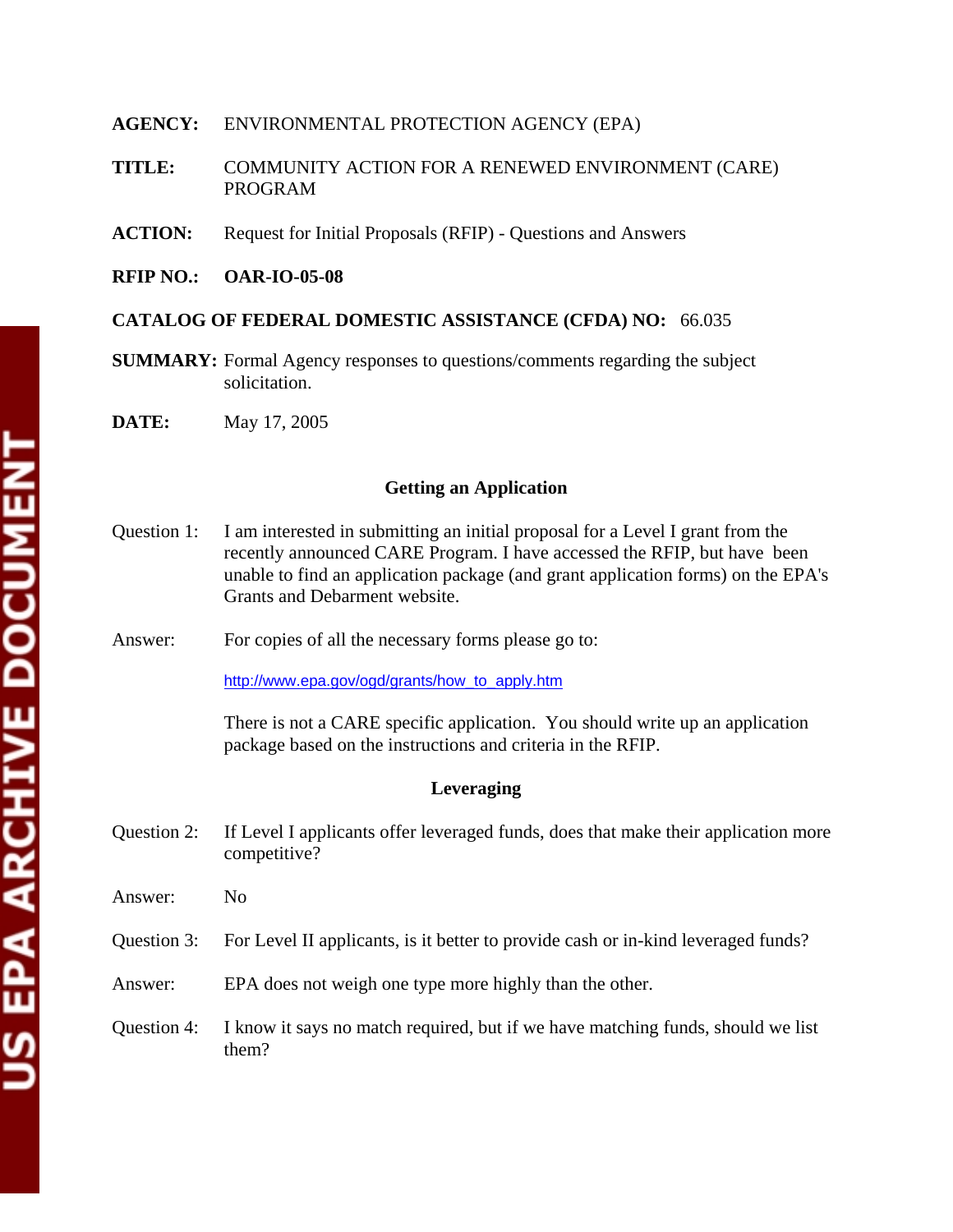Answer: It is your decision whether or not to list matching funds. You should examine the evaluation criteria and see whether listing the matching funds help you demonstrate that you meet the criteria. If you do you should be prepared to account for them.

#### **Future CARE Agreements**

Questions 5: Will there be another round of similar CARE funding in '06?

Are you going to be running the grant competition every year?

- Answer: It is our intent to continue the CARE program and fund additional cooperative agreements in the future but that will depend on future appropriations and budget decisions.
- Question 6: Should I submit my grant this year with the hope that if it doesn't get funded this year, it might be funded next year or the year after that?
- Answer: No. EPA will not save applications that are not awarded this year and use them in future competitions.

### **Speaking to Someone**

Questions 7: Is there a contact officer I can speak with to ask further detailed questions?

I understand that formal questions are requested in writing, but it would be quite helpful to learn more informally about the genesis of the program and the results EPA hopes for. It so happens that I will be back in Washington, DC next week (Thursday and Friday) and I wonder if you or some other appropriate person might be available to meet? *(Received via e-mail)*

To whom it may concern - I am sending a drat outline of a proposal that we would like to submit and would like to speak to someone about our ideas. Upon receipt of this fax could you please notify me at the above telephone number.

Answer: Because this is an open competitive opportunity, in the interest of fairness, we are unable to meet with individual potential applicants to discuss details of the program or proposal development. Specific questions regarding the solicitation to the must be submitted as stated in the RFIP:

> "All questions or comments must be communicated in writing via postal mail, facsimile, or by using our website listed above. Answers will be posted, bi-weekly, until the closing date of this announcement at the OAR Grants/Funding webpage [\(http://www.epa.gov/air/grants\\_funding.html\).](http://www.epa.gov/air/grants_funding.html)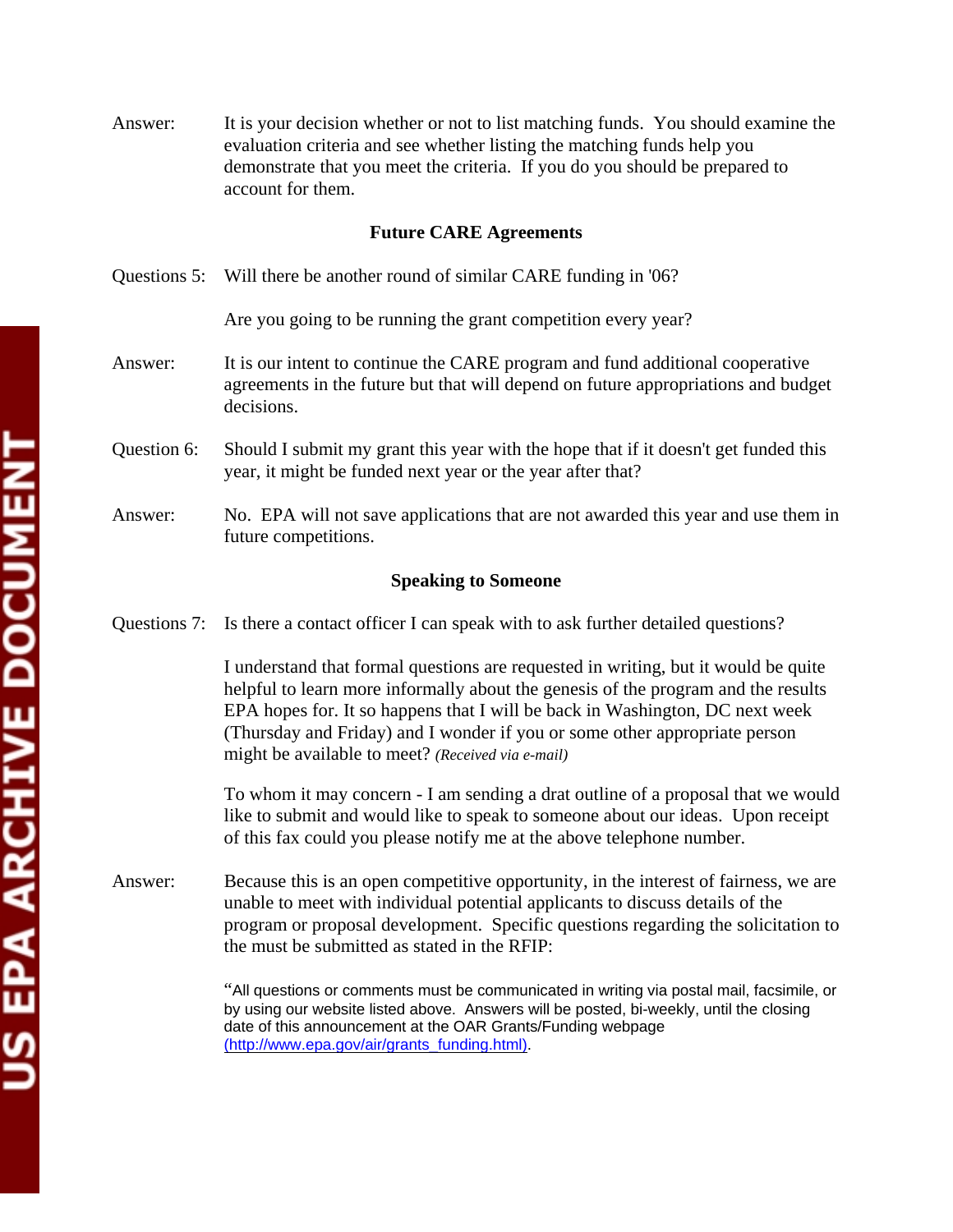Send mail to: US EPA Attn: CARE Program Mail Code 8001A 1200 Pennsylvania Avenue, NW Washington, DC 20460

Send fax to: 202-564-7739 (attention CARE program)

Go to our website, and click on the words contact us at the bottom of the screen: [www.epa.gov/care](http://www.epa.gov/care)"

Of course additional information about the program can be accessed at [www.epa.gov/care](http://www.epa.gov/care).

### **Is this Eligible for Funding?**

Questions 8: Our county is interested in learning more about the CARE technical assistance offered through EPA. We are looking to change over our cleaning products to non-toxic products to create a safer environment for employees and county residents. Similarly through our purchasing dept. neighboring municipalities would have access to purchase non-toxic chemicals. Is this something that is eligible for CARE technical assistance? Thanks for your help.

> What are the chances the CARE Level II funding could be used to support an ISO 14001 implementation at the our seaport? Is this the kind of project that might possibly be funded?

> Our Tribe is requesting ... a level II CARE Cooperative Agreement to develop the engineering design, leverage funding, scope the community and plan for the construction of an overpass at the railroad crossing (as a disaster mitigation action in the event of a train derailment).

Answer: We can not answer specific questions about whether one idea or another is eligible for funding. In addition, it is hard to evaluate projects based on short descriptions. However, in order to give you some guidance we would remind everyone that, as stated in the RFIP, CARE will "form collaborative partnerships, develop a comprehensive understanding of all sources of risk from toxics, set priorities, and identify and implement projects to reduce risks through collaborative action at the local level. CARE's long term goal is to help communities build self-sustaining, community-based partnerships that will continue to improve local environments into the future." Based on these objectives of the CARE program the projects listed above may be useful parts of a CARE project but seem too limited.

> Most importantly, you should review the RFIP's Evaluation Criteria and the Threshold Criteria for Level II Cooperative Agreements to determine whether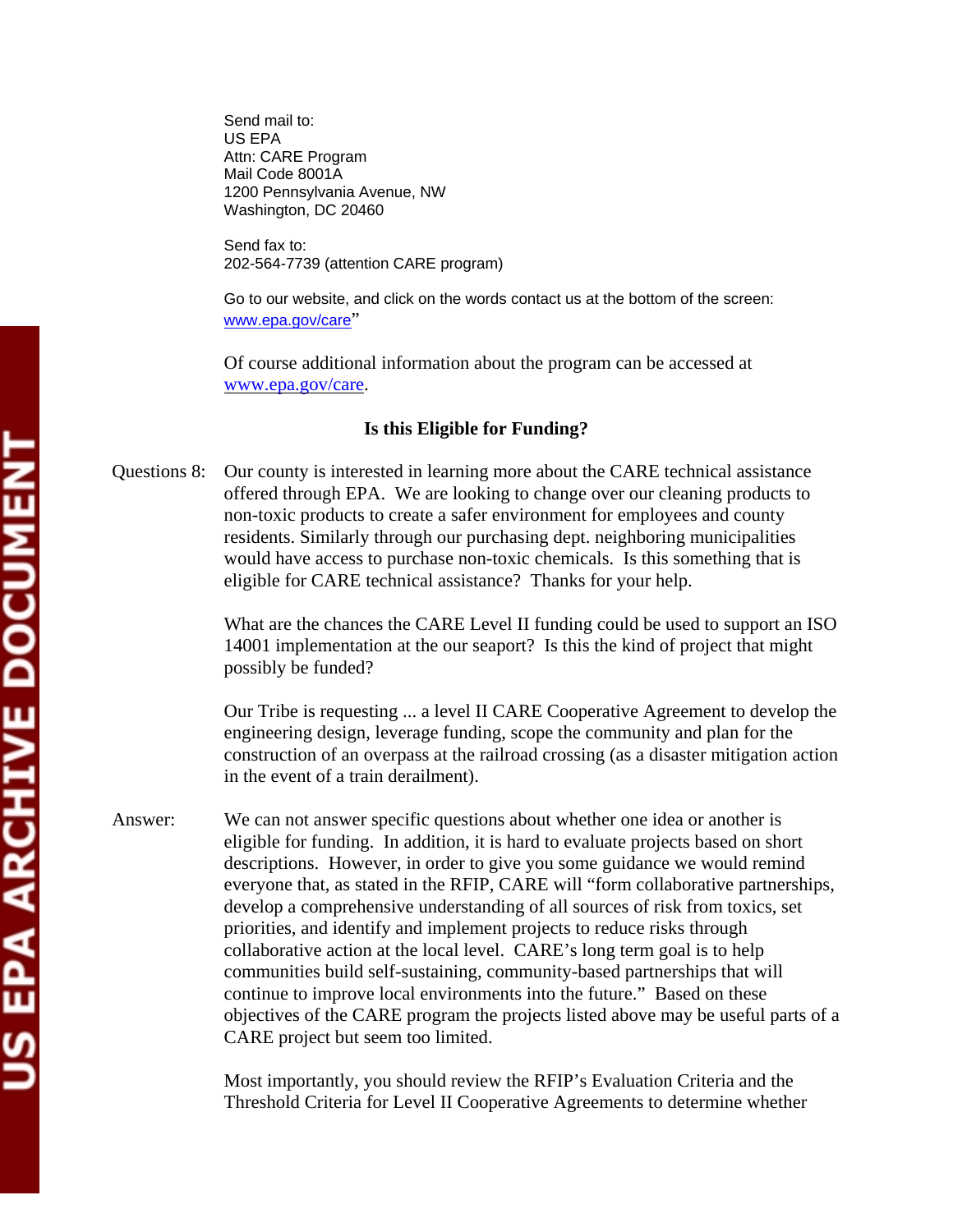your project meets the criteria listed.

## **Other**

- Question 9: We are very much interested in applying. We can collaborate with our tribal EPA and several other local agencies concerned with air quality, water quality, and recycling. My question is, is there an opportunity to apply for a planning grant to organize our collaboration?
- Answer: Yes, the Level I Agreements provide money that can be used to organize a community based collaboration, but we would expect that more than just organization and planning to occur. For example, refer to the RFA evaluation criteria 3 - Alignment with CARE Strategies.
- Question 10: When EPA says we can lend technical expertise, what does that mean? Do we need to specify in the application what type of assistance we might need from EPA?
- Answer: You do not have to specify the type of assistance you might need. In general EPA sees its role as providing tools, technical assistance and other support. That support can come in the all phases of the CARE project based on the needs of the community. One place you can go to find the kinds of information and tools that EPA has is the CARE Resource Guide which can be found on the CARE website.

Please note that the specific assistance provided will depend on the situation and needs of the community and will be worked out by the EPA Project Officer and the selected applicants in the performance of the work supported.

- Question 11: I know the web page says that all toxins with negative health and environmental impacts can be considered, but would a pollutant like nitrate rank as highly as one whose health endpoints of concern are more well known, like dioxin?
- Answer: EPA will not be ranking toxins please refer to Evaluation Criteria 1 in the RFIP.

# **Questions about the RFIP Round 2**

# **Eligible Organizations**

Questions 12: I am curious to know whether or not a community group that is not a non-profit is eligible for the CARE grant?

Does community organization have to be a 501c3?

Answer: According to the RFIP, a community group must be a non-profit as defined by OMB Circular A-122. The Circular defines a non-profit as: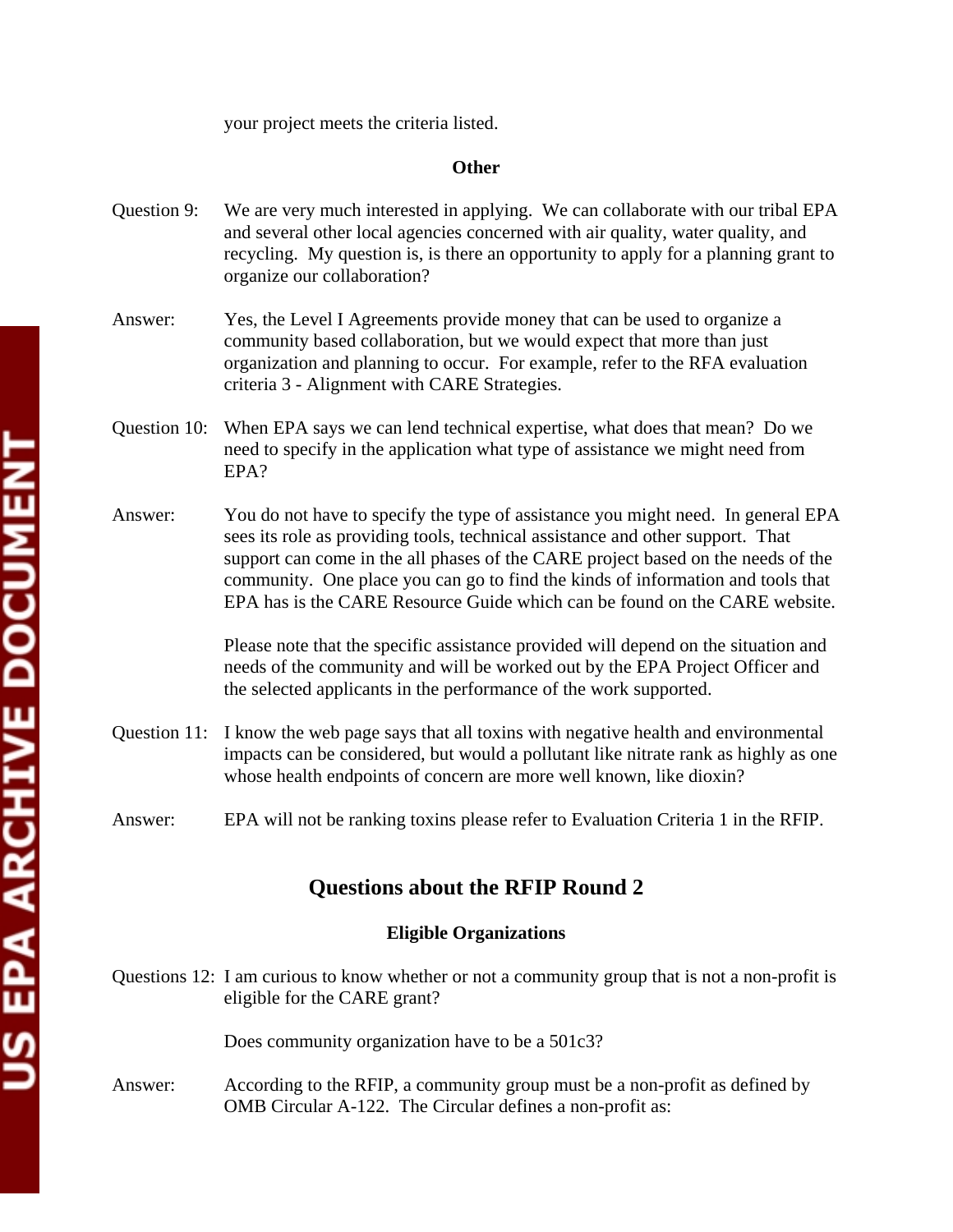"any corporation, trust, association, cooperative, or other organization which:

1) is operated primarily for scientific, educational, service, charitable, or similar purposes in the public interest;

(2) is not organized primarily for profit; and

(3) uses its net proceeds to maintain, improve, and/or expand its operations. For this purpose, the term "non-profit organization" excludes (i) colleges and universities; (ii) hospitals; (iii) State, local, and federally-recognized Indian tribal governments; and (iv) those non-profit organizations which are excluded from coverage of this Circular in accordance with paragraph 5.

- Question 13: Here is my information and I realize that I am not an agency list only an individual but looking over the grant requirements it is to prevent pollution, well that is what I am trying to do also. Is it possible for me to apply?
- Answer: Individuals are not eligible to apply for CARE Cooperative Agreements.
- Question 14: Are local county health departments eligible to apply for CARE program funding?
- Answer: If the county health department is an agency of the county or other local or tribal government entity they could apply. However, in some states the county health department is part of the State government. In those States they can not apply since State Agencies are ineligible. They could of course be a partner working on a CARE project that has an eligible grantee.

# **Legitimate Expenses**

- Question 15: Would it be possible to apply for CARE grants in order to support laboratory biomonitoring programs (the measurement of toxic chemicals in human blood, urine, saliva, etc.) in order to determine community exposures and develop plans to reduce these exposures?
- Answer: While such expenditures are an allowable expense, we would expect to see more than monitoring programs in any CARE application. The Level 1 grants help communities form partnerships that may include community-based organizations, businesses, government agencies and others to identify risks from toxics in their communities, set priorities, and begin to explore voluntary approaches, including EPA's voluntary programs, to find ways to reduce emissions and exposures to toxics in the community. The Level 2 grants are primarily designed for communities that have already assessed the toxic risks in their communities, and to help then implement solutions. Please see the Evaluation Criteria.
- Question 16: A staffer at the US Fish and Wildlife Service is hoping to work with a local watershed group on a Level I grant. Can a portion of the budget include salary and equipment for my contribution? (I would also provide an in-kind match).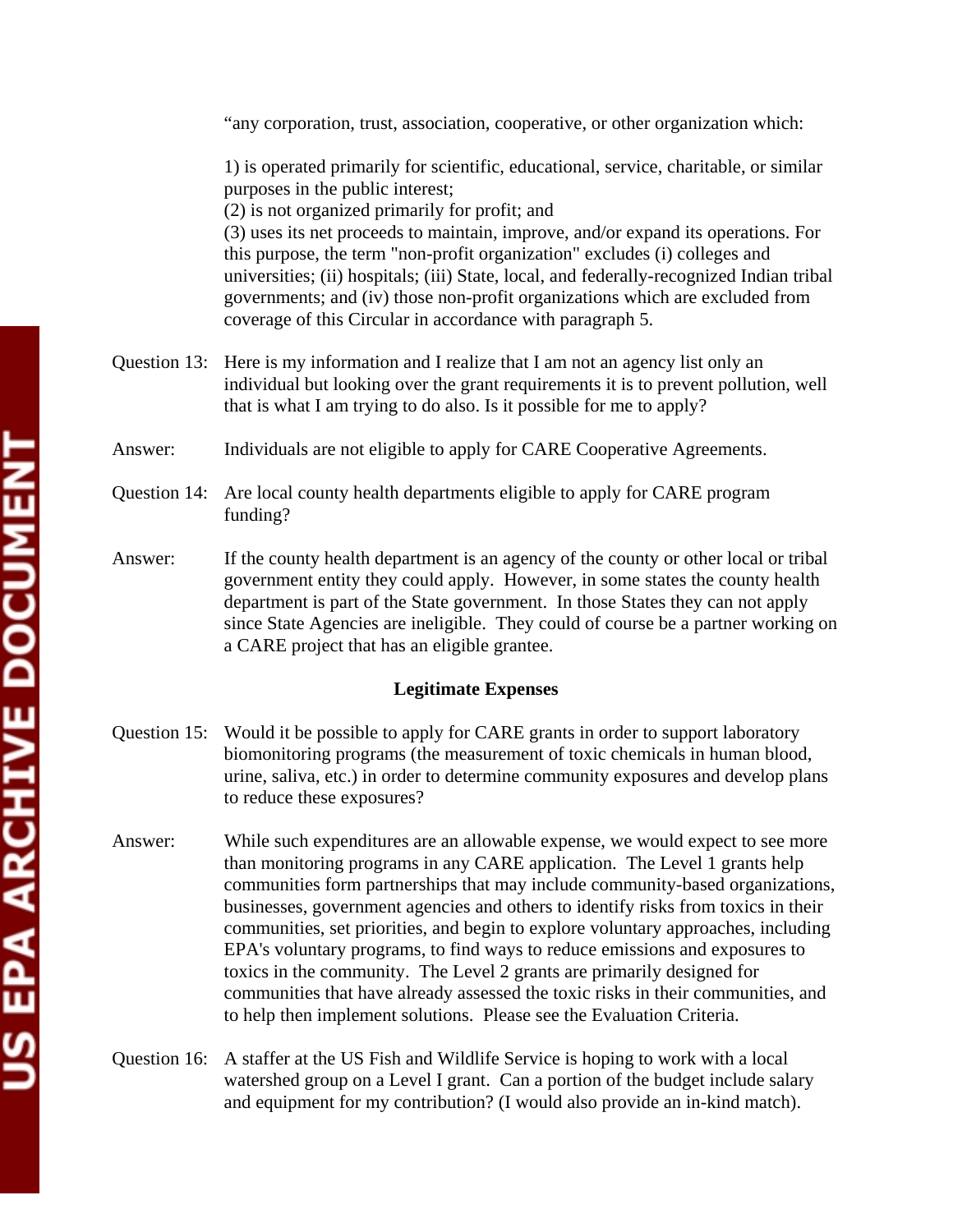This is not a pass through. The watershed group would have the lead with an additional contribution from a university. Thanks for your consideration.

Answer: While Federal agencies are not eligible to get CARE agreements they can receive reimbursement from the recipient of a CARE agreement for providing with services to CARE partnerships. EPA hopes to work with other Federal agencies to encourage them to support communities that receive CARE agreements at no charge.

#### **Forms**

- Question 17: Are the forms listed on the Grant Applications Forms page [\(http://www.epa.gov/ogd/AppKit/application.htm\)](http://www.epa.gov/ogd/AppKit/application.htm) the ONLY forms that need to be completed and submitted with the CARE RFIP? If not, a specific listing of forms would be helpful. Thank You
- Answer: For copies of all the necessary forms please go to:

[http://www.epa.gov/ogd/grants/how\\_to\\_apply.htm](http://www.epa.gov/ogd/grants/how_to_apply.htm)

There is not a CARE specific application. You should write up an application package based on the instructions and criteria in the RFIP.

#### **CERCLA and Monitoring**

- Question 18: Your note, below, says that groups around sites that are CERCLA cleanup sites do not qualify. Can you explain? Do you mean that Superfund related PROJECTS would not be eligible (e.g., the kinds of projects that are eligible under the TAG program)? Or did you mean if the site is a CERCLA site, no matter what you propose in the community, it would not be eligible? Or, put another way, would a project be eligible if it involved a Superfund site IF the project clearly was not about the Superfund cleanup of that site. For example, would sampling for potential airborne emissions (should the community desire that) downwind be a potentially eligible project -- as that has zero to do with the CERCLA cleanup at the site? Or perhaps a series of mediated meetings with site management on pollution prevention technologies -- as that is not related to CERCLA either??? I went through the guidelines and FAQs and other things, and didn't get a clear answer to this. any help you can offer would be appreciated.
- Answer: The CARE grants can't be used to fund work that is typically done under Superfund, e.g., funding cleanup work at a Superfund site or hiring a technical advisor to assist a community in understanding issues associated with a Superfund site cleanup. A community that has a Superfund site in it can be eligible for a CARE grant to assess toxic problems in their community beyond the Superfund site, and to identify ways to reduce the risks from these toxic problems.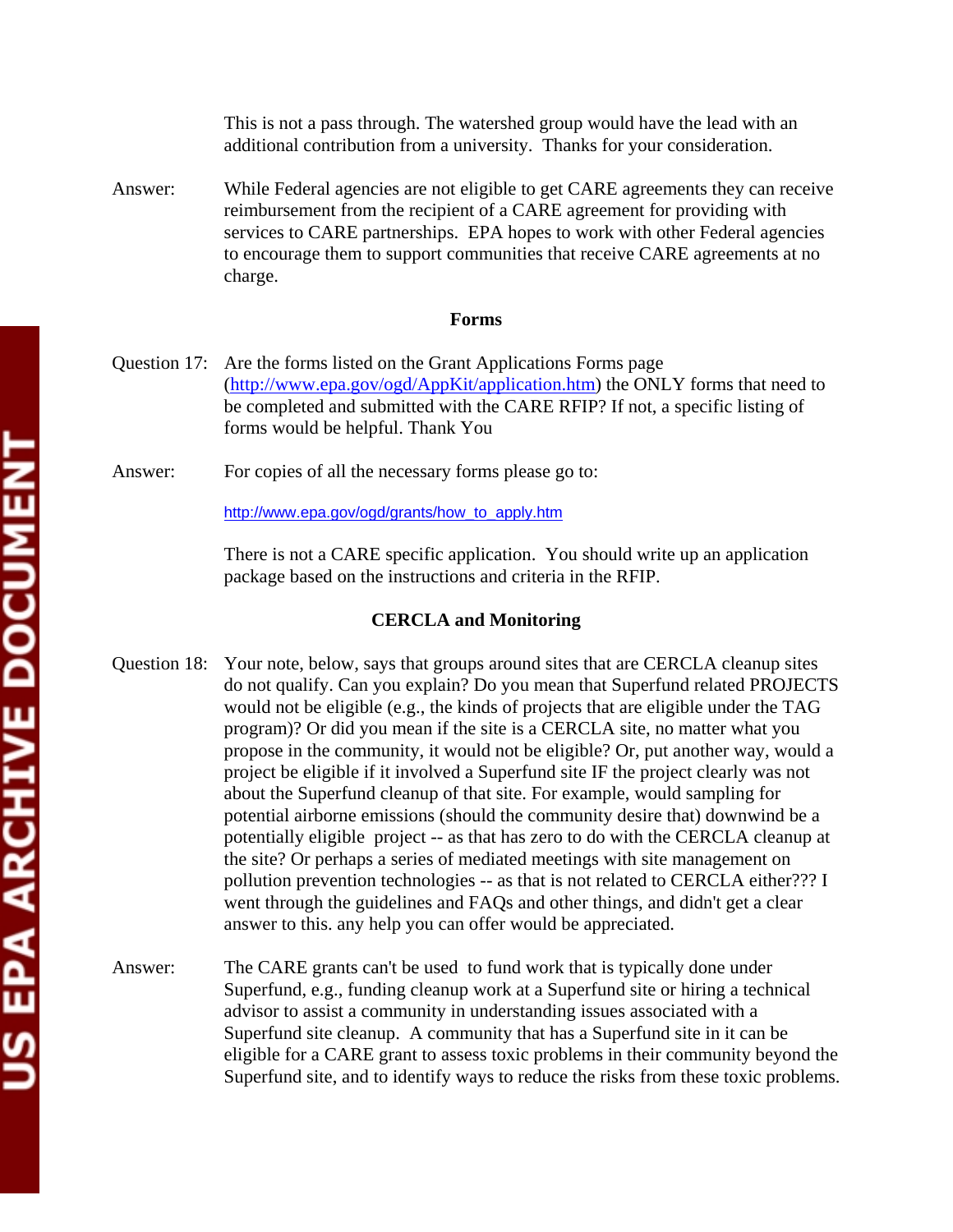You are right that something like air sampling unrelated to the Superfund site could be covered by a CARE grant, but, in general, we are hoping that projects that seek to use existing air emissions information from sources such as the EPA Toxics Release Inventory to prioritize toxic problems in a community would have a better chance of being selected. CARE projects are designed to use readily available information to set priorities and get quickly to risk reduction efforts as opposed to air emission sampling which can be very expensive and time consuming. Air sampling may be necessary for some communites, but funding for this kind of more detailed assessment activity would more likely come from the air monitoring program.

### **CARE Strategies**

Question 19: We are writing a grant proposal for a Level I project. When I looked at the guidelines, it mentioned the the grant proposal should link to the 5 CARE program stratetgies, but I saw 6 strategies in the guidelines and the webpage. Can you clarify the number of strategies?

Answer: The RFIP lists the 6 CARE strategies. They are:

1) Empower communities to address toxics issues at the local level,

2) Build effective collaborative partnerships that include community residents, organizations, and businesses, governments, academic institutions, non-profit organizations, and other appropriate stakeholders,

3) Examine and understand toxic risks from multiple sources in the community and set priorities for effective action to reduce risks,

4) Focus on action, use information and analysis to build consensus and help target greatest risks,

5) Focus on using voluntary programs and approaches to find solutions and reduce risks; and

6) Mobilize local resources and build long term community capacity to understand and address environmental risks

For Level I agreements the  $3<sup>rd</sup>$  Evaluation Criterion "Alignment with CARE Strategies" covers strategies 1, 3, 4, 5, & 6only. The response to Evaluation Criterion 2 Community Involvement/Collaboration/Partnerships" covers alignment with the second CARE strategy.

#### **CARE Funding**

- Question 20: Please clarify if the funding amount is \$60,000-\$90,000 per year or is it the total award amount for the 2-year project period.
- Answer: You will have 2 years to spend the \$60,000-\$90,000. You do not get additional money from the CARE agreement in the second year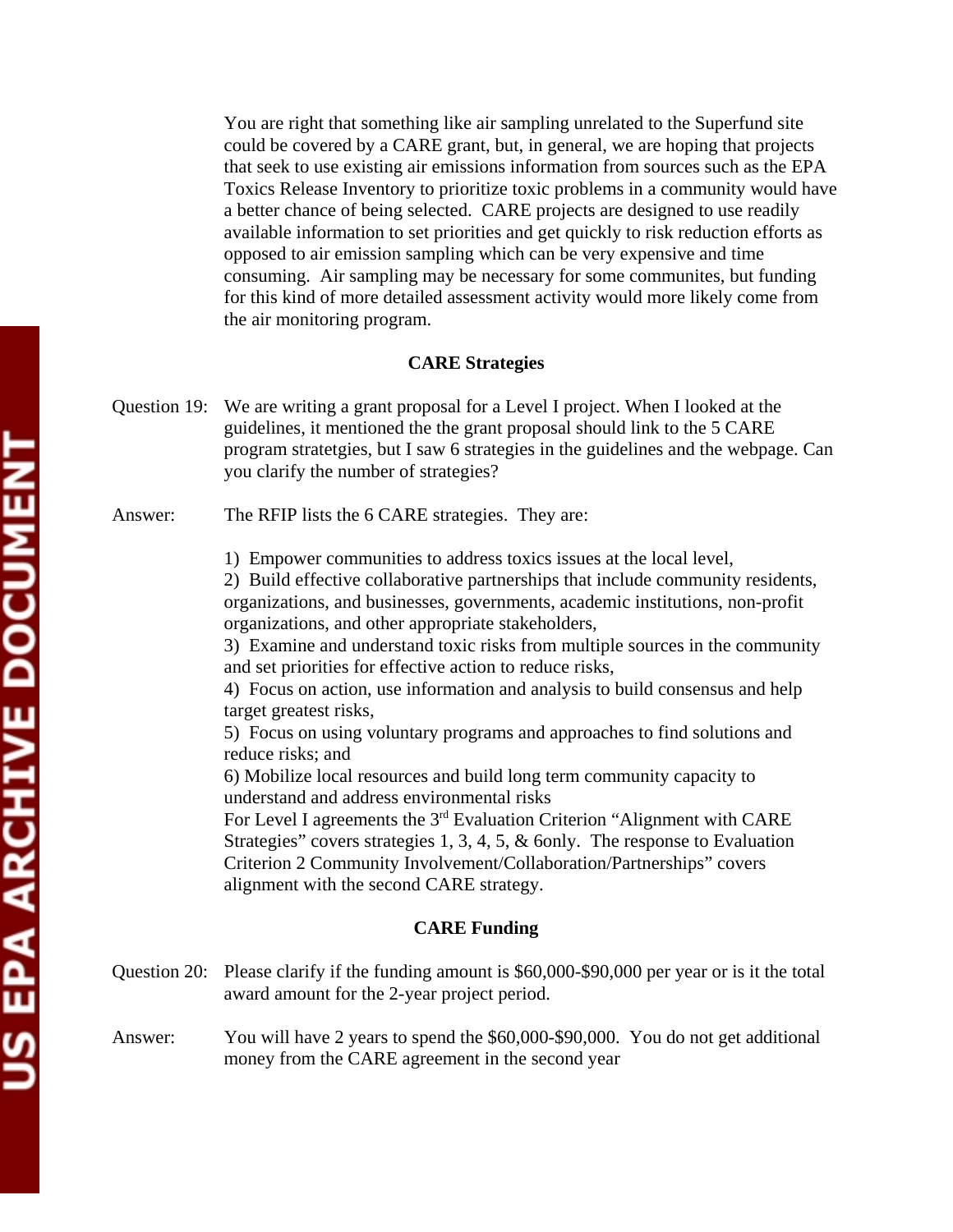## **QUESTIONS FROM ROUND 3 RFIP**

## **CARE Definitions**

Question 21: How do you define "risk" as mentioned in the CARE request for initial proposals?

- Answer: Risk is the possibility of a person(s) suffering harm to their health or to the quality of their environment. Risk comes from the exposure of the person(s) or their environment to a toxic substance or pollutant, or to the combination several threats. In some cases a substance may be harmful not because it is intrinsically hazardous but because of the amount may be so large as to disrupt the natural ecological or biological systems.
- Question 22: How do you define "community" and "local level?" Specifically, could we apply for work at a statewide level? What about work with a particular community of interest or subpopulation (e.g., children)?
- Answer: The CARE website, Frequently Asked Questions (http://cfpub.epa.gov/care/index.cfm?fuseaction=faq.showFaq) defines "community" as follows:

"The Community for a Renewed Environment (CARE) program is not strictly defining the term community. Generally speaking a community is a group of people living in the same area sharing the same environment. It will often be a relatively small area, but in rural locations a larger area such as a watershed would be considered a community. For purposes of CARE the New York City metropolitan area or the entire Missouri River watershed would be considered too large to be a community."

Based on this definition, a State is too large of an area and could not be a community. Action at the "local level" means action taken in a (the) community. While a CARE project could, and in many cases will, involve some work that is specific to a subpopulation within a community , you can not use a subpopulation to define a community for purposes of getting a CARE cooperative agreement because the subpopulation does not represent the community as a whole.

Question 23: Listed under background the paragraph mentions toxic concerns. Could you define toxic concerns?

> Would harmful algal blooms and toxic phytoplankton fall under the *other substances in the environment that can cause negative health or environmental impacts?*

Do you consider nitrogen and phosphorous or their toxic outcomes as toxic substances?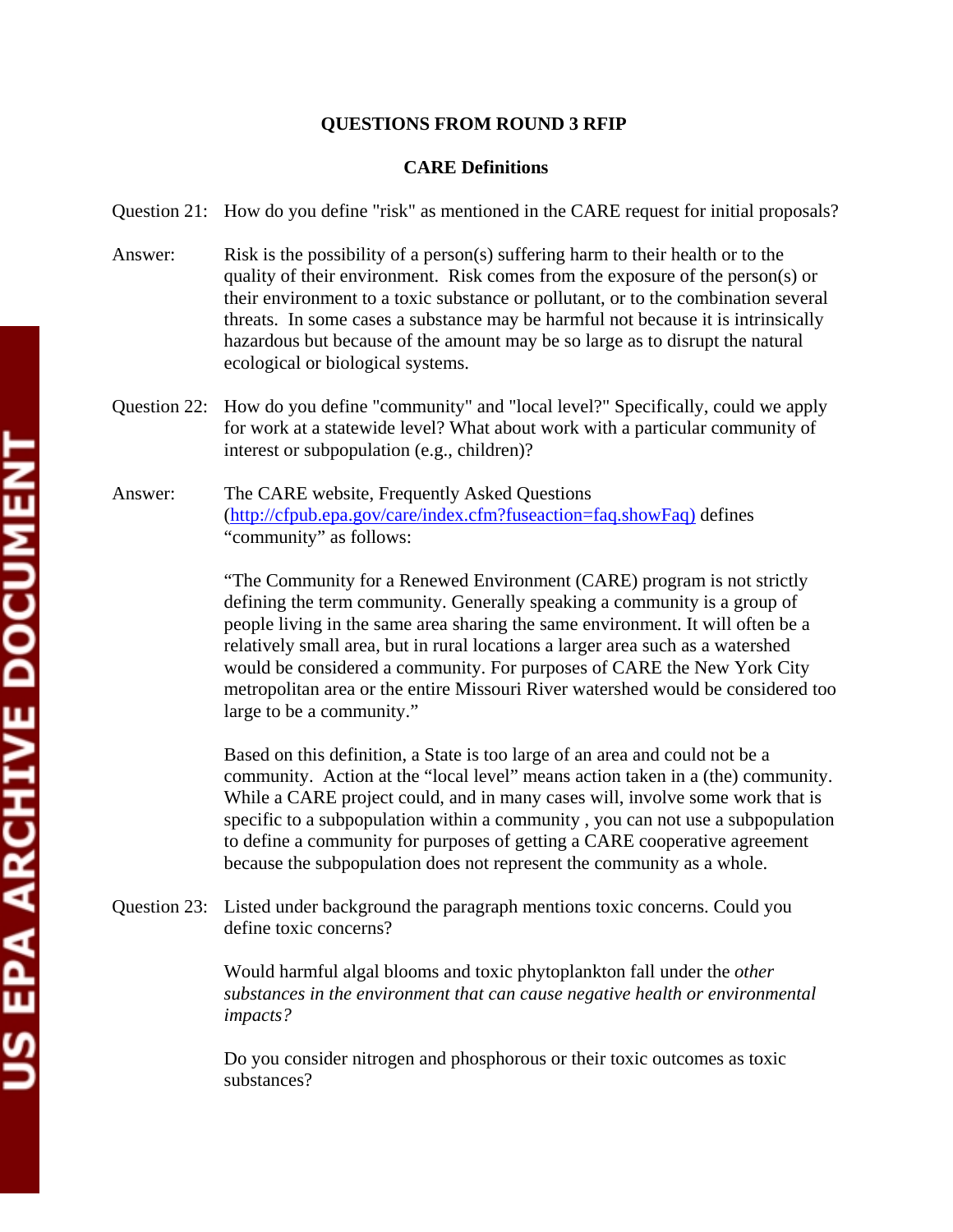Answer: On our website we define toxics as:

"When the CARE program uses the term 'toxics' it means those chemicals, pollutants or other substances in the environment that can cause negative health or environmental impacts. We are trying to use an expansive common sense definition of the term. We are specifically not limiting it to a legalistic definition where only those chemicals that are specifically listed in or covered by a piece of legislation are considered toxics."

Therefore, "toxics concerns" means any interest, worry, anxiety that a community may have because of the existence of toxics in its environment and the risks they represent.

Harmful algal blooms, toxic phytoplankton, nitrogen and phosphorous or their toxic outcomes, would fall under that definition if they were of a sufficient magnitude to cause negative health or environmental impacts in that community.

#### **Eligible Programs**

- Question 24: Would an IPM program addressing rodent control with community input and collaboration be considered a eligible program?
- Answer: As stated in our response to previous questions submitted by other potential applicants ( http://www.epa.gov/air/grants/05-08qa.pdf), because of a matter of fair competition, we can not answer specific questions about whether one idea or another is eligible for funding during the RFIP solicitation period. In addition, it is hard to appropriately evaluate projects based on limited descriptions. However, in order to give you some guidance, we would remind potential applicants that, as stated in the RFIP, CARE will "form collaborative partnerships, develop a comprehensive understanding of all sources of risk from toxics, set priorities, and identify and implement projects to reduce risks through collaborative action at the local level. CARE's long term goal is to help communities build self-sustaining, community-based partnerships that will continue to improve local environments into the future." Based on these objectives of the CARE program, the projects listed above may be useful parts of a CARE project but *seem* too limited to be a stand-alone project.
- Question 25: Our goal is to work with all sectors of the community to draft state legislation that will allow the creation of an Aquifer Protection Area for a sole-source aquifer. The funds generated from the Aquifer Protection Area will be used to reduce toxic contamination to the Aquifer. QUESTION: Is this even eligible for CARE?
- Answer: EPA grant funds can not be used for lobbying as the drafting of state legislation would entail.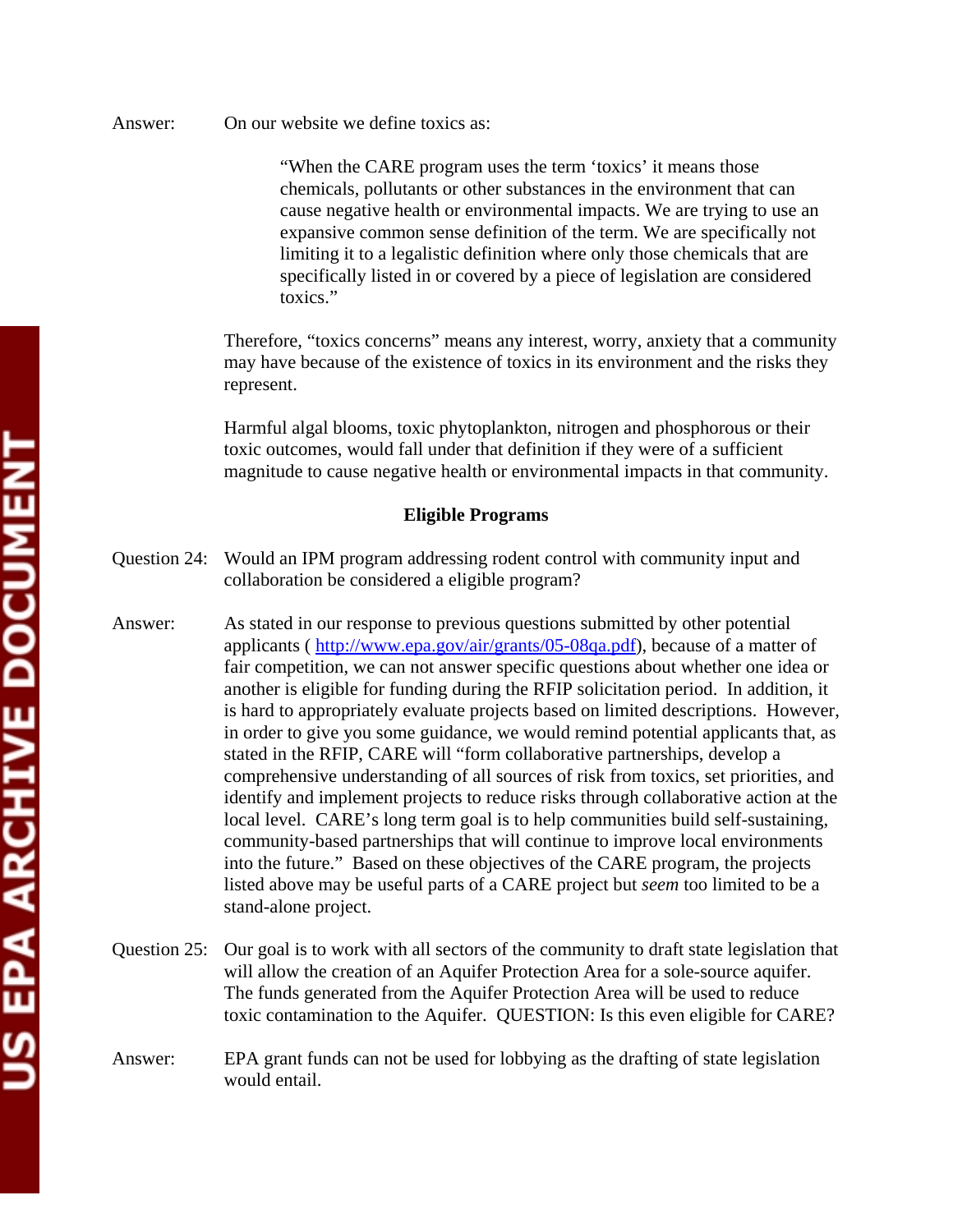### **Organizational Capacity**

- Question 26: In addressing the criteria "organizational capacity," it's not clear what information you want regarding prior EPA grants. Do you simply want to know that we are current with all required reports, or do you want to know what we have accomplished substantively?
- Answer: Your response should describe other projects that you have successfully managed, or organizational features and controls that will help ensure the project can be effectively managed and successfully completed. You must describe and provide substantiation of your ability to manage a project such as the one proposed. Please also describe the system(s) that will be used to appropriately manage, expend, and account for Federal funds. If the you are, or has been, a recipient of an EPA grant/cooperative agreement in the last 5 years the applicant must provide information regarding compliance reporting measures, and annual financial status reporting. If for some reason you have problems complying with some of the requirements of previous federal grants, you may also want to include how those problems were resolved and what measures have been put in place to avoid the same problems to happen in the future.

### **Voluntary Programs**

- Question 27: What is the list of EPA voluntary programs to choose from for the Level II awards?
- Answer: EPA does not have a specific list of voluntary programs at this time, although we are working on producing one. For purposes of applying to the RFIP, you do not need to include the specific set of voluntary programs you plan to implement. It is expected that a community partnership will work with EPA and the State to examine possible voluntary programs that will address the community's priority risks. If you are interested in looking at some of the voluntary programs that would be available, we suggest you look at the section of the CARE Resource Guide entitled, "Methods to Reduce Your Exposure". The Resource Guide can be found on the CARE website at: http://cfpub.epa.gov/care/index.cfm?fuseaction=Guide.showIntro#

Question 28: Is it mandatory to promote or implement only EPA's voluntary programs?

Answer: No. While we expect CARE projects to focus on voluntary programs to reduce toxic concerns we do not require or expect that only EPA voluntary programs will be implemented. EPA staff will work with the community partnership and provide information on EPA's and other programs. In addition, the other partners will also provide information on other voluntary programs they have or know about. The partnership will then select the programs that best meet their needs and resources.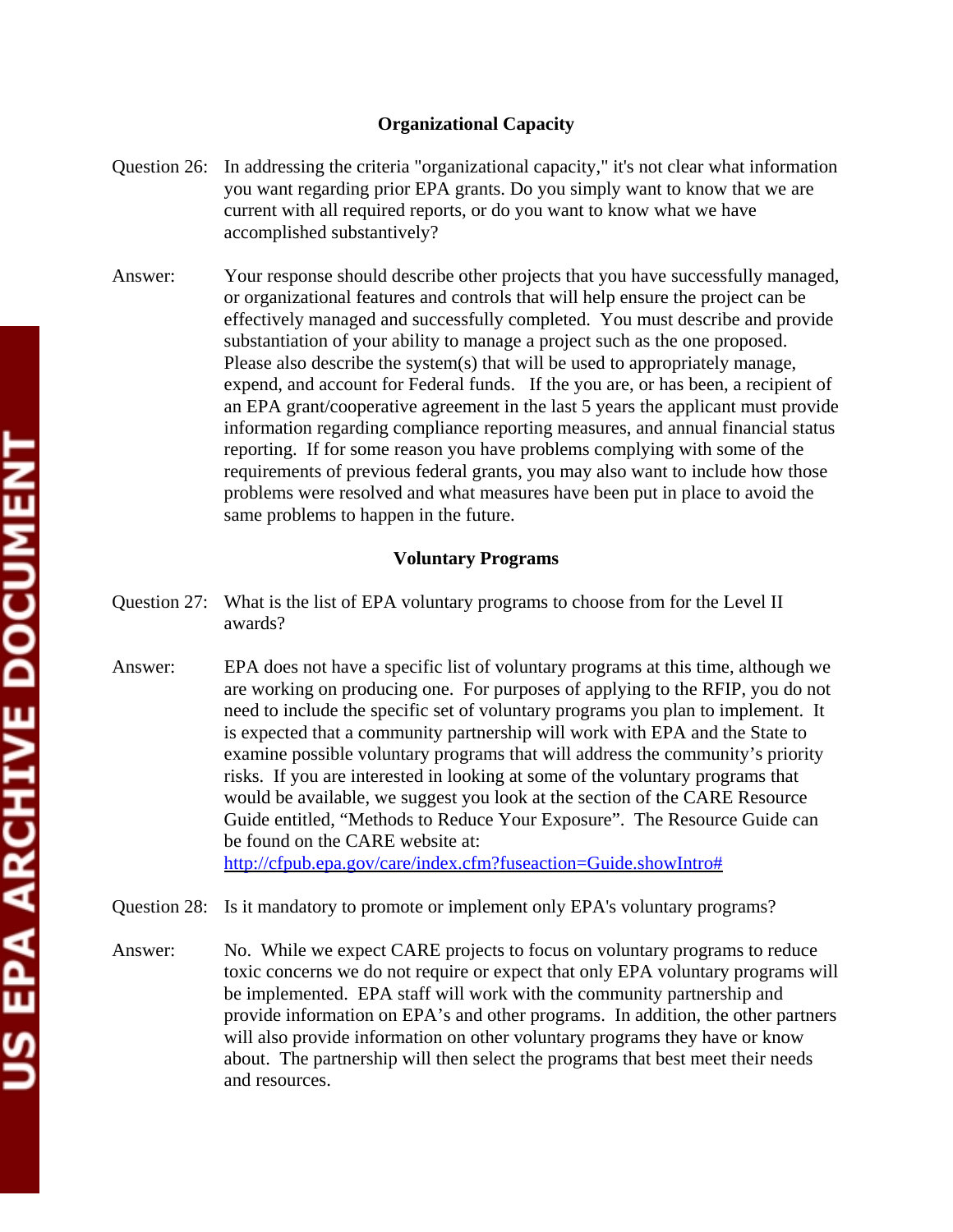### **Threshold Criteria**

Question 29: Does our project meet the Level II threshold eligibility if our stakeholder group was formed to address a known problem rather than our specific stakeholder group identifying the priority problem?

> Does our project meet the threshold standard if it is focused on water resources and not addressing all toxics in the Groundwater Management Area even if those toxics are already being dealt with in other arenas?

Answer: In order to meet the Level II threshold eligibility criteria, as stated in the RFIP you must represent a partnership that has"... completed a detailed examination of toxics in the community which includes more than one environmental media, come to consensus on the specific community priorities for risk reduction, and be prepared to choose a risk reduction to address community priorities and mobilize the community and its partners to implement this plan."

> Based on the limited information provided, it does not appear that your project meet the established threshold criteria.

### **Eligible Applicants**

- Question 30: Is a Council of Governments eligible to be an applicant for the CARE Program? We are a regional planning organization that serves city and county governments who are members of the Council.
- Answer: An organization of local government or local officials would be eligible to be an applicant.
- Question 31: I've read the RFP and have a question(s) about eligibility (III.). Are local health departments eligible? Are 501(c)(3)s eligible? Are local hospital foundations eligible?
- Answer: As we stated in our response to previous questions submitted by other potential applicants (http://www.epa.gov/air/grants/05-08qa.pdf):

If the county health department is an agency of the county or other local or tribal government entity, they could apply. However, in some states the county health department is part of the State government. In those States, they can not apply since State Agencies are ineligible. They could of course be a partner working on a CARE project that has an eligible grantee.

According to the RFIP, a  $501(c)(3)$  is eligible or a local hospital foundation would be eligible as long as they meet the definition of a non-profit, as defined by OMB Circular A-122 [\(http://www.whitehouse.gov/omb/circulars/a122/a122.html\)](http://www.whitehouse.gov/omb/circulars/a122/a122.html).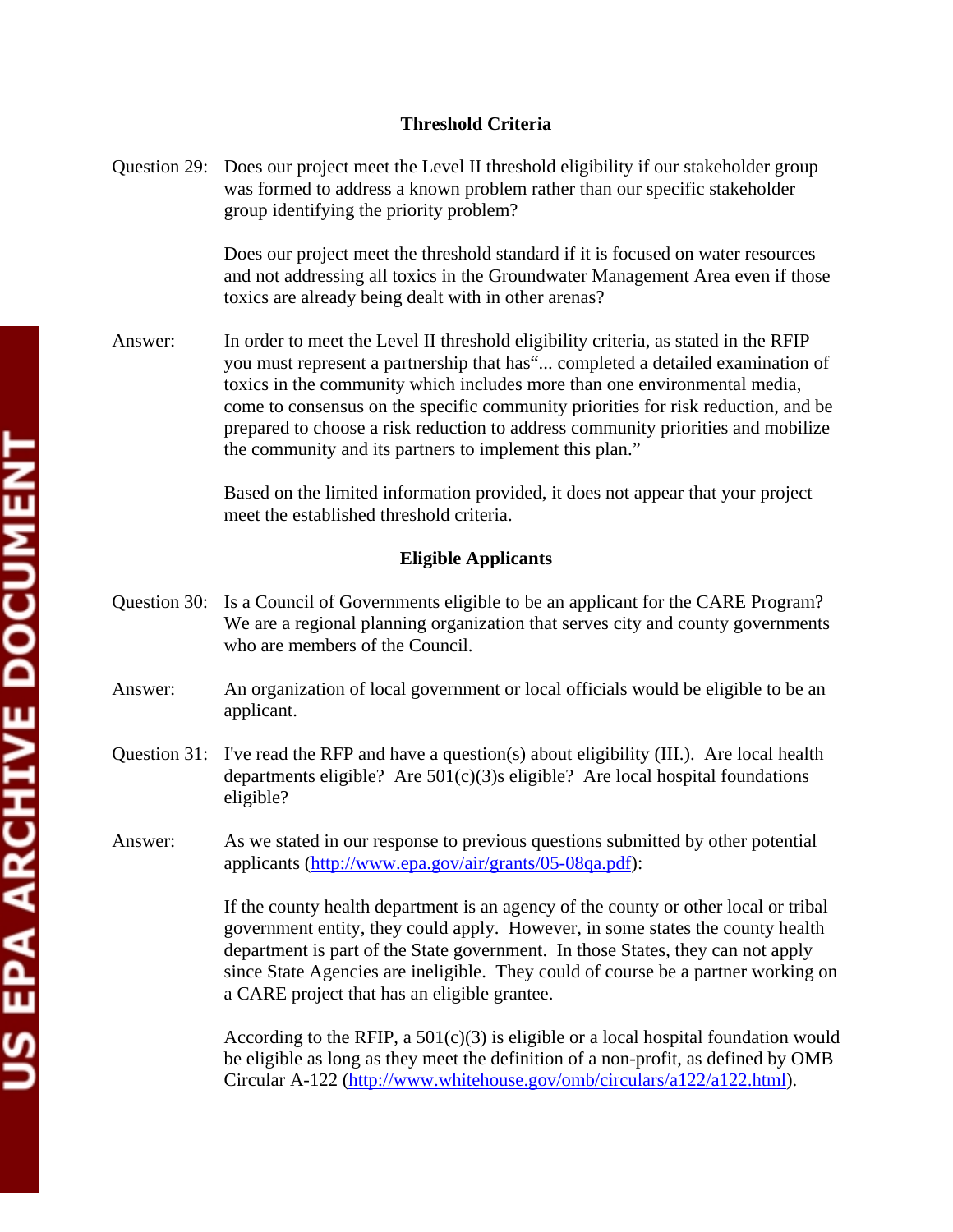- Question 32: Will CARE consider funding a Level I and a Level II grant for a community? We would like to submit a Level I grant for developing a high school educational and outreach initiative but do not want to interfere with the community's larger collaboration that may be seeking Level II funding.
- Answer: According to the RFIP an applicant (organization) can submit only one proposal. An organization could partner in more than one CARE project or proposal. However, you should be aware that it is EPA's intent, to the extent it can, provide geographic diversity in the CARE projects. As a practical matter, we intend to have one community with a CARE agreement in each EPA region.
- Question 34: I'd like to know if there is a Chicago based organization that will be applying for this grant. We'd like to work with them to supply an IPM component to their proposal.
- Answer: We have not received any applications at this time and the CARE program is not keeping track of potential applicants.

#### **Budget**

- Question 35: What projects or project costs are considered ineligible for the CARE grant?
- Answer: All costs associated with any project must be eligible, allowable, allocable and reasonable. Allowable costs must be consistent with the appropriate OMB cost principles. These are: OMB Cost Principles A-21 for Educational Institutions [\(http://www.whitehouse.gov/omb/circulars/a021/a021.html\)](http://www.whitehouse.gov/omb/circulars/a021/a021.html); OMB Cost Principles A-87 for State, Local and Tribal Governments [\(http://www.whitehouse.gov/omb/circulars/a087/a087-all.html\)](http://www.whitehouse.gov/omb/circulars/a087/a087-all.html); and OMB Cost Principles A-122 for Non-Profit Organizations [\(http://www.whitehouse.gov/omb/circulars/a122/a122.htm\)](http://www.whitehouse.gov/omb/circulars/a122/a122.html).
- Question 36: If a university and community are applying for this grant together, is there a specific percentage that has to be allocated to each of the partners?
- Answer: No, the percentage is for the partners to decide.
- Question 37: If we want to use the services of an employee of one of our partner groups, do we have to go through the competitive procurement process?
- Answer: EPA is unable to answer this question without more information as to the status of this partner group employee. If this employee will be paid as a contractor, then that contract would be subject to the competition procedures outlined by the contracting organization. Typically, competition would occur or a satisfactory sole source justification and accompanying cost reasonableness determination would have to be conducted.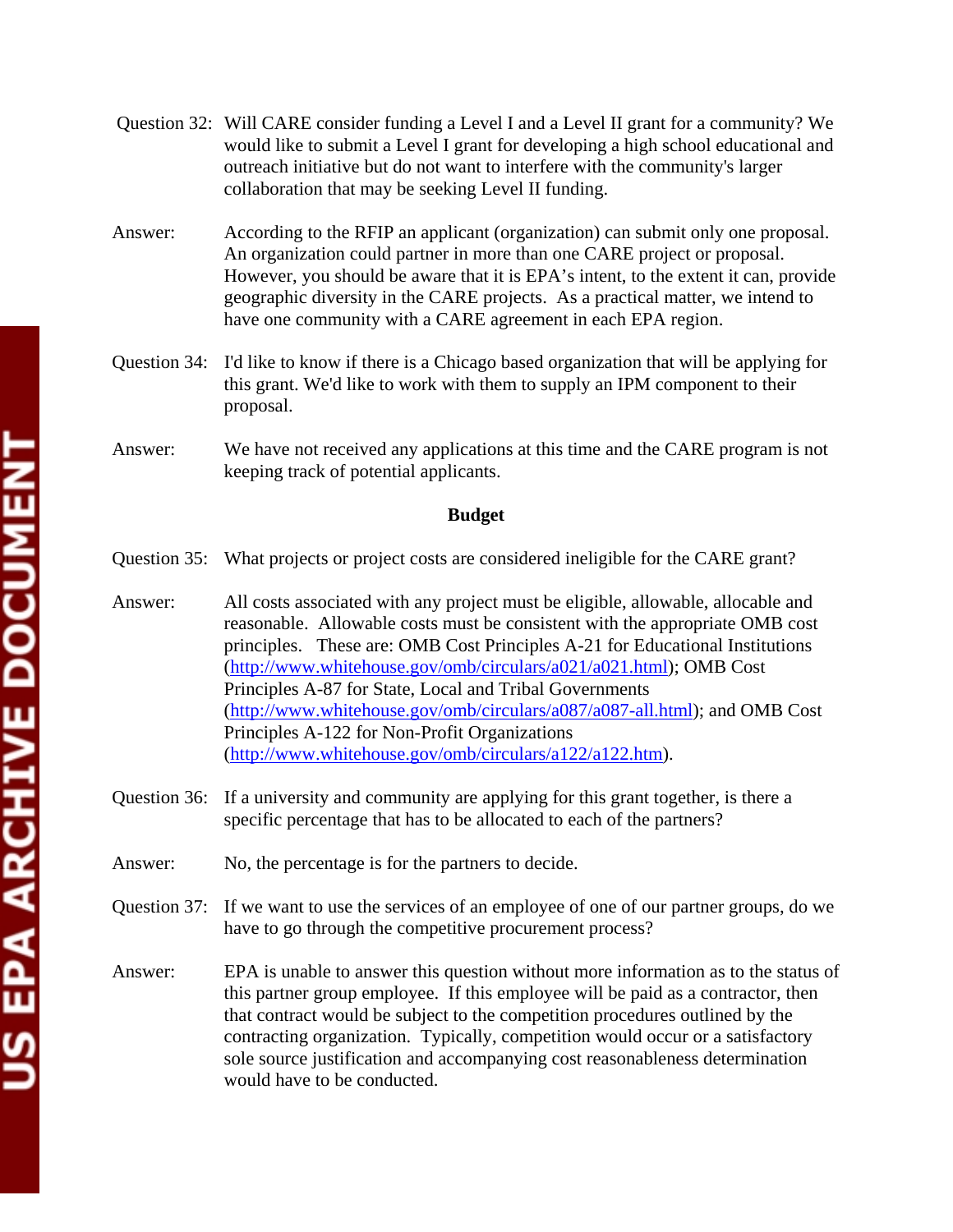- Question 38: Can you explain a little more what you mean by "successful applicant cannot use subgrants or subawards to avoid requirements in EPA Grant regulations for competitive procurement by using these instruments to acquire commercial services...." (Section IID).
- Answer: In the past, some organizations have tried to characterize contractual relationships as one of assistance (or subgrants), thereby getting around the competition requirements. This is only a reminder that it is the nature of the relationship that determines whether a contract or subgrant is the appropriate mechanism.

### **Costs and Funding**

- Question 39: Will indirect costs be allowed with the CARE grants? If so,is there a limit on the mount of indirect costs?
- Answers: Yes, indirect costs are allowed. Any organization claiming indirect costs in its budget, must submit a copy of their approved indirect cost rate, if selected for award. The government would only reimburse indirect costs up to the approved rate
- Question 40: Can CARE funds be used for purchasing equipment, like diesel retrofit kits?
- Answer: Yes, CARE funds can be used for that purpose, as long as the activity is within the context of a larger CARE project.
- Question 41: Is the funding awarded per year or is the total amount to cover both years? In other words is the award ceiling \$400,000.00 per year or \$400,000.00 for two years?
- Answer: Funding for the project is awarded for a 2-year period, but the money is provided incrementally. Funding for the second year is contingent on the performance of the award recipient. It should be noted that while we do not have a specific ceiling we expect Level II Grant Awards to be closer to \$300,000 than to \$400,000.
- Question 42: The RFP mentions 'providing information regarding compliance measures, and annual financial status reporting' for previously received (past 5 years) EPA grants and cooperative agreements.

We currently have an EPA Tools for Schools grant. Can you give us an example of what the 'compliance reporting measures' and the 'annual financial status reporting' should include? Or an example for any EPA grant. We are not familiar with this specific terminology.

Answer: EPA is looking for evidence of an organizations timely preparation and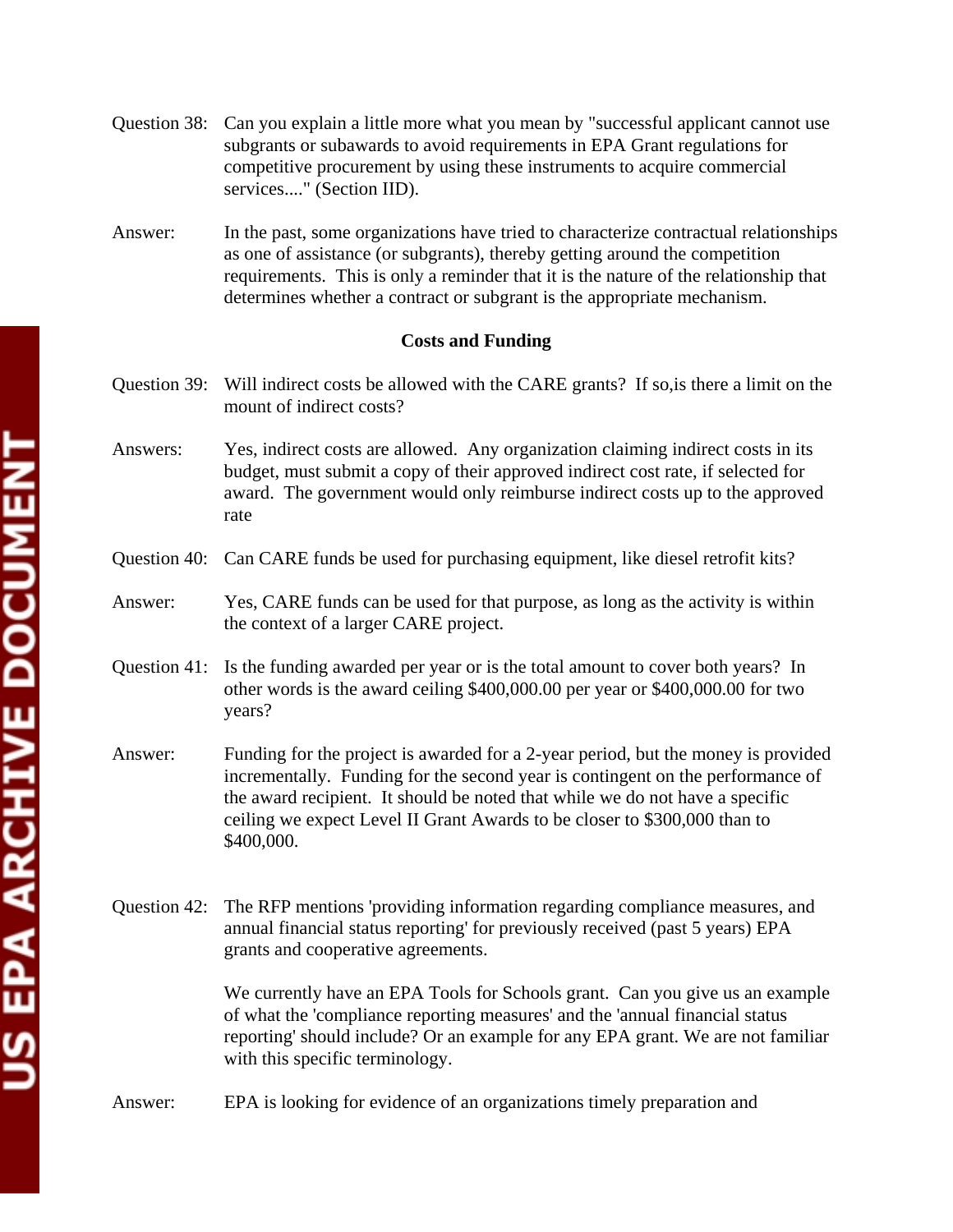submission of annual financial status reports. Compliance measures would include a recipient's history of providing progress reports within timeframes outlined in any existing or past EPA work plans, and in meeting milestones and deliverables.

- Question 43: Are there administrative or indirect cost limits for RFIP NO. OAR-IO-05-08?
- Answer: No. If selected for award, a copy of your organization's approved indirect cost rate must be provided. The government will accept up to that approved rate.
- Question 44: What forms are required to be submitted with my application?
- Answer: No forms are required at this time. If selected for award, EPA will request proposed recipients complete a full application at that time.

### **Locations for CARE Communities**

- Question 45: Are the six (6) LEVEL 1 awards earmarked for big cities with large populations? With a population of 52,000 would our city be in the running for a Level 1 grant award?
- Answer: None of the cooperative agreements are earmarked for any size of community. EPA is looking a for variety of different projects in communities of different sizes with different awardees.

### **Collaborating Organizations**

- Question 46: Regarding the letters of commitment from collaborating organizations, agencies, or entities, what level of commitment is required? For example, do we need to obtain a memorandum of understanding or is it fine to have a letter of commitment signed by the representative that will be collaborating with us on the project?
- Answer: A letter of commitment by a representative of the organization is sufficient. Please remember that EPA reserves the right to contact organizations to verify their commitment.

### **Length of CARE Agreement**

- Question 47: Our organization is applying for a CARE grant- level I. Is it possible to complete the work in one year instead of two?
- Answer: EPA expects that it will take more than a year for a community to achieve the goals of a Level I agreement - i.e. create a broad based stakeholder group, examine the toxics risks in the community and achieve consensus on priority risk, etc.. However, there is no problem if the community can achieve those results in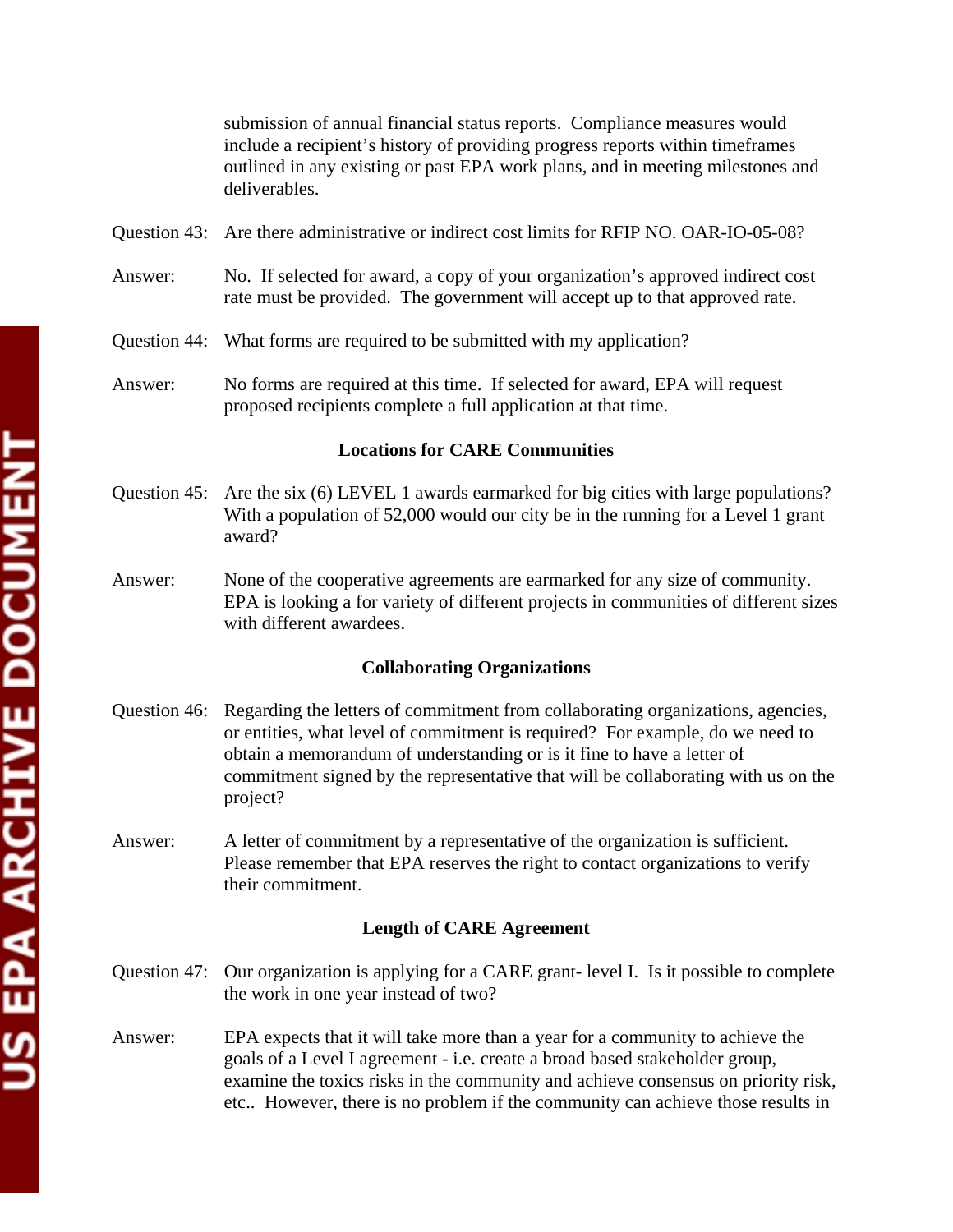a year or less.

### **Technical Support**

Question 48: For a Level I grant, what level of technical support will the EPA provide? For example, if we are interested in identifying multiple sources of exposure for a cumulative risk assessment, will EPA be able to provide modeling expertise to help us identify those sources of highest health risk? Or, would we need to bring on an academic partner that could provide that level of technical expertise?

Answer: In a previous question regarding technical support we said:

"In general EPA sees its role as providing tools, technical assistance and other support. That support can come in the all phases of the CARE project based on the needs of the community. One place you can go to find the kinds of information and tools that EPA has is the CARE Resource Guide which can be found on the CARE website. Please note that the specific assistance provided will depend on the situation and needs of the community and will be worked out by the EPA Project Officer and the selected applicants in the performance of the work supported."

In regards to this specific question, in some cases EPA's technical support could include modeling support. It should be noted that the CARE program has a bias for action. In general, we do not believe that full scale cumulative risk assessments are necessary or appropriate for CARE projects. They are usually too expensive and time consuming. We believe in using screening level assessments, which can include modeling, to help prioritize risks so that communities can move more quickly to take actions that will reduce risk.

### **Application Forms**

Question 49: I have a question regarding RFIP No - OAR-I0-05-08 - CARE Grant Program. Your RFIP instructions say that the 10-page proposal must have an original signature. Can the signature be on a regular page of the proposal, or do I need to submit form SF 424 with an original signature along with the 10 pages?

> My question is regarding RFIP No OAR-I0-05-08 - RFIP for CARE Program. Do I need to include EPA Application Forms S 424 and SF 424 A with the 10 page initial proposal? Are any other EPA forms required to be submitted with the initial 10 page proposal?

Answer: Applicant's are not required to complete an SF-424 or any other application forms at this time. A transmittal letter with original signature is sufficient at this time. This transmittal letter does not count towards the 10-page proposal limit.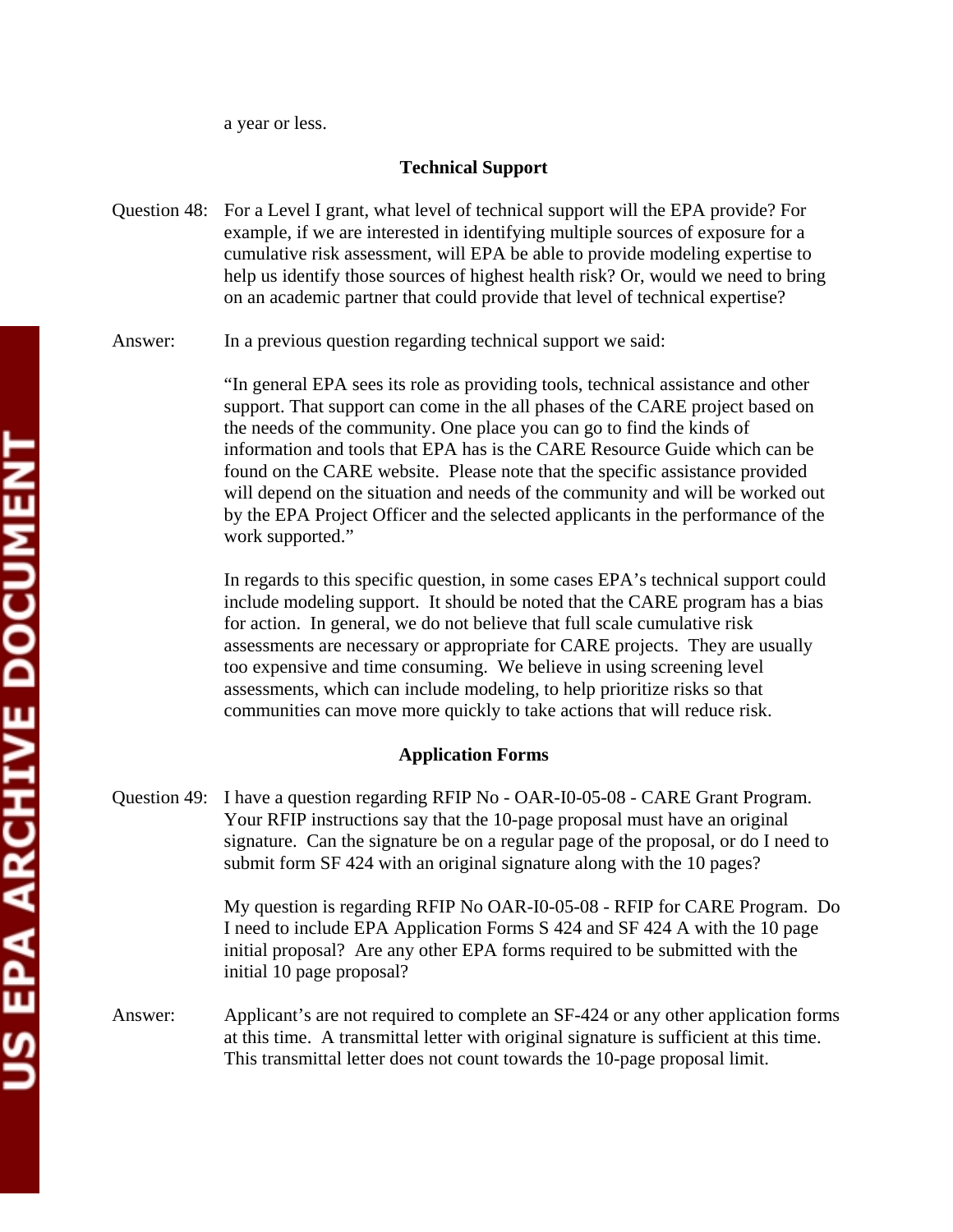# **Questions from Round 5**

### **Documentation**

- Question 50: Do you require a face page from a community organization who will be a subaward/subcontract on the project?
- Answer: No. What EPA requires is outlined in Section IV, "Application and Submission Information", of the RFIP.
- Question 51: What kind of documents do you require from a subaward/subcontract?
- Answer: What EPA requires is outlined in Section IV, "Application and Submission Information", of the RFIP. Letters of commitment from a proposed subcontract is sufficient.

Eligible entities/applicants whose initial proposals are tentatively selected for award will be requested to submit final applications. EPA may request additional documentation regarding subawards/subcontracts when final applications are submitted.

- Question 52: I don't see any budget guidance. We hope to work with EPA around some of the project ideas we have, so we don't have specific breakdown of costs in some cases (ie in terms of personnel, contract, supplies). How would you like us to proceed?
- Answer: Your budget narrative is an estimate. Guidance on preparing a budget can be found at: <http://www.epa.gov/ogd/recipient/tips.htm>

EPA may request additional, more specific budget information when final applications are requested from those entities/applicants whose initial proposals have been tentatively selected for award.

- Question 53: re. the care grant application, it is unclear from your instructions on the web site whether we are supposed to file the standard form for epa grant applications (424?) and the standard budget sheets, or just the narrative sections described.
- Answer: Applicant's are not required to complete an SF-424 or any other application forms at this time. A transmittal letter with original signature is sufficient at this time. This transmittal letter does not count towards the 10-page proposal limit.
- Question 54: Also you refer to meeting the guidelines established in I.B Scope of Work. Section I.B is entitled EPA Strategic Plan Linkage. Please clarify. We have completed our proposal draft and are trying to format the information according to your instructions, but they are difficult to follow.

Answer: We apologize for the mistake Scope of Work is I.C.